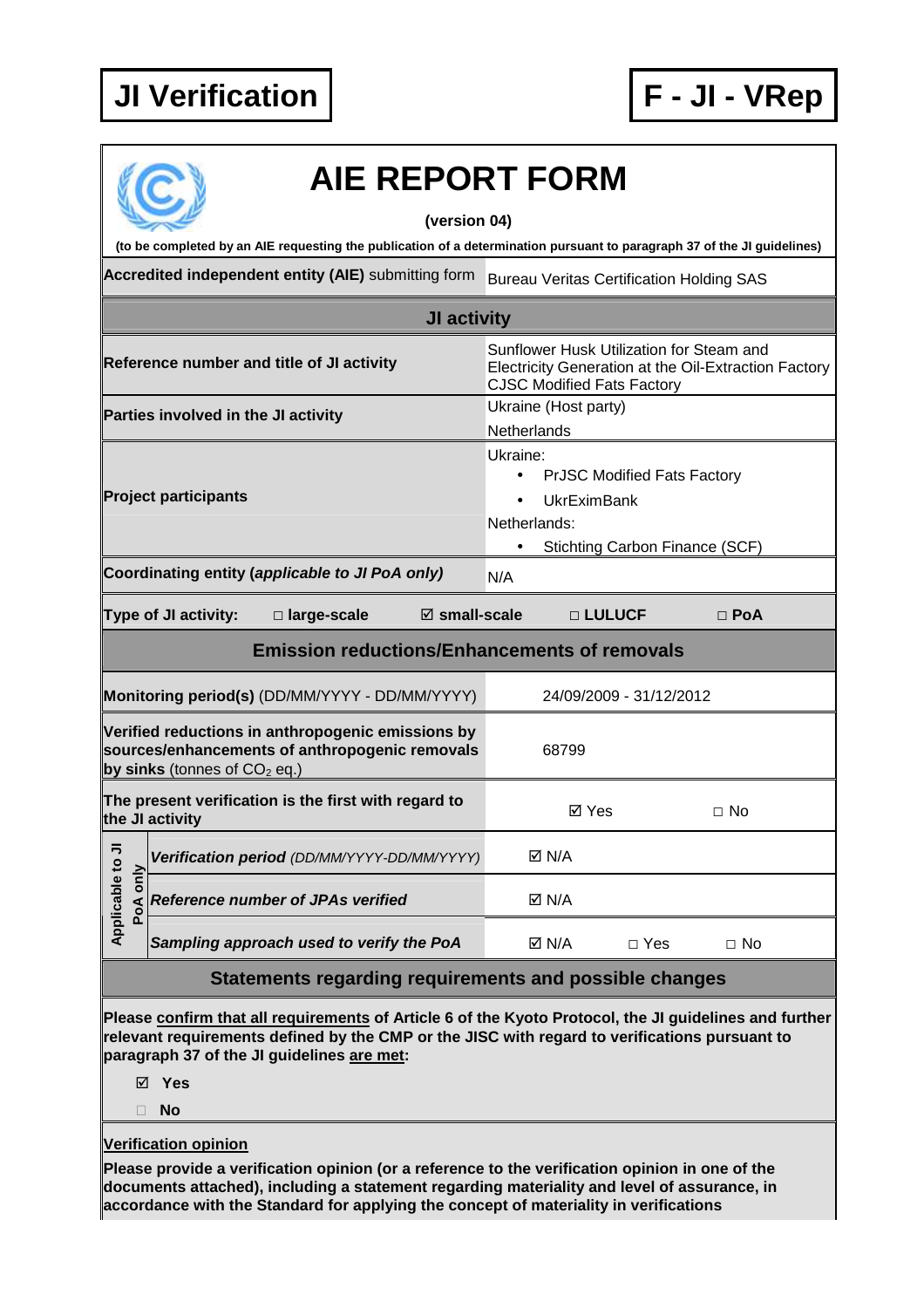**The project design was revised in the current monitoring period, after the determination has been deemed final □ Yes No If yes, please list all revisions to the project design and express a determination opinion (or provide a reference to an attached document containing the required information) N/A If project design was revised in the current monitoring period, please confirm that conditions defined in JI guidelines (paragraph 33) are still met N/A □ Yes □ No If project design was revised in the current monitoring period, please confirm that the changes do not alter the original determination opinion N/A □ Yes □ No If project design was revised in the current monitoring period, please confirm that:**  (a) Physical location of the project has not changed (b) If emission sources have changed, they are reflected in an updated monitoring plan (c) Baseline scenario has not changed (d) Changes are consistent with JI specific approach or CDM methodology upon which the determination was prepared for the project  **N/A □ Yes □ No N/A □ Yes □ No N/A □ Yes □ No N/A □ Yes □ No The monitoring plan was revised in the current monitoring period** If yes, please specify for which technologies and measures under each type of JPA the monitoring plan was revised (applicable to JI PoA only)  **Yes □ No The current revisions to the monitoring plan improve the accuracy and/or applicability of information collected, compared to the original monitoring plan without changing conformity with the relevant rules and regulations for establishing monitoring plans □ N/A Yes □ No List of documents attached to the verification report form** Please attach relevant documents used in the verification process and mark below accordingly **Verification report Written approvals by the Parties involved, if applicable Other relevant documents:**   $\Box$  Document listing all revisions to the project design, if applicable  $\Box$  Determination that the revisions to the project design, if applicable, do not alter the original determination opinion and that the conditions defined by paragraph 33 of the JI guidelines are still met  $\boxtimes$  Revised monitoring plan, if applicable  $\boxtimes$  Determination that the revisions to the monitoring plan, if applicable, improve the accuracy and/or applicability of information collected, compared to the original monitoring plan without

Verification opinion is provided in Section 4 of the Verification report UKRAINE-ver/0735/2012 revision 03

changing conformity with relevant rules and regulations for establishing monitoring plans